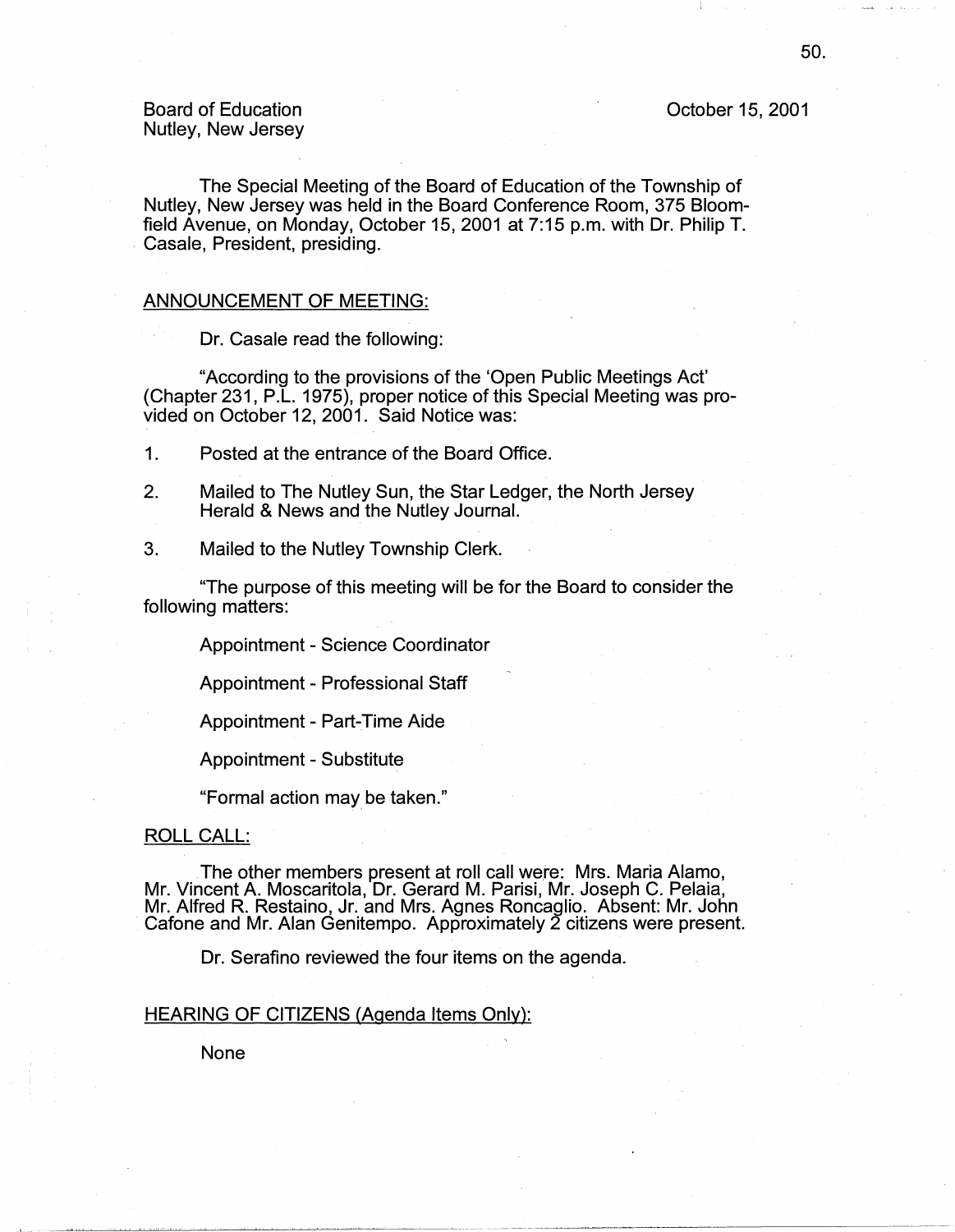### APPOINTMENT - Science Coordinator: Lawrence Jinks

Mr. Moscaritola presented and moved the adoption of the following resolution, seconded by Mrs. Alamo. On a roll call vote the resolution was unanimously adopted:

BE IT RESOLVED, That the Board of Education appoints, Lawrence Jinks as Science Coordinator for the 2001/2002 school year, effective October 16, 2001, at the annual salary of \$84,920, M.A. +30 -5, plus \$4,300 longevity, in accordance with the 2001/2002 Principals and Supervisors Salary Guide.

## APPOINTMENT- Professional Staff: Lenore Delorenzo

Mr. Moscaritola presented and moved the adoption of the following resolution, seconded by Mrs. Alamo. On a roll call vote the resolution · was unanimously adopted:

BE IT RESOLVED, That the Board of Education appoints, Lenore Delorenzo as teacher for the 2001/2002 school year, effective October 16, 2001 at the annual salary of \$18,508, B.A. - 6 (p/t .5), in accordance with the 2001/2002 Teachers' Salary Guide.

BE IT FURTHER RESOLVED, That the Board approves the application for emergent hiring as per the state criminal review procedure.

## APPOINTMENT - Part-Time Aide: Antonia Ismaelito

Mr. Moscaritola presented and moved the adoption of the following resolution, seconded by Mrs. Alamo. On a roll call vote the resolution was unanimously adopted:

BE IT RESOLVED; That the Board of Education appoints, Antonia lsmaelito as part-time school aide, for the 2001/2002 school year, effective October 16, 2001, at the hourly rate of \$11.44, Step 1, in accordance with the hourly rate established by the Board of Education.

## APPOINTMENT- Substitute: Gerard Vecchio

Mr. Moscaritola presented and moved the adoption of the following resolution, seconded by Mrs. Alamo. On a roll call vote the resolution was unanimously adopted:

BE IT RESOLVED, That the following substitute be approved for the 2001/2002 school year: